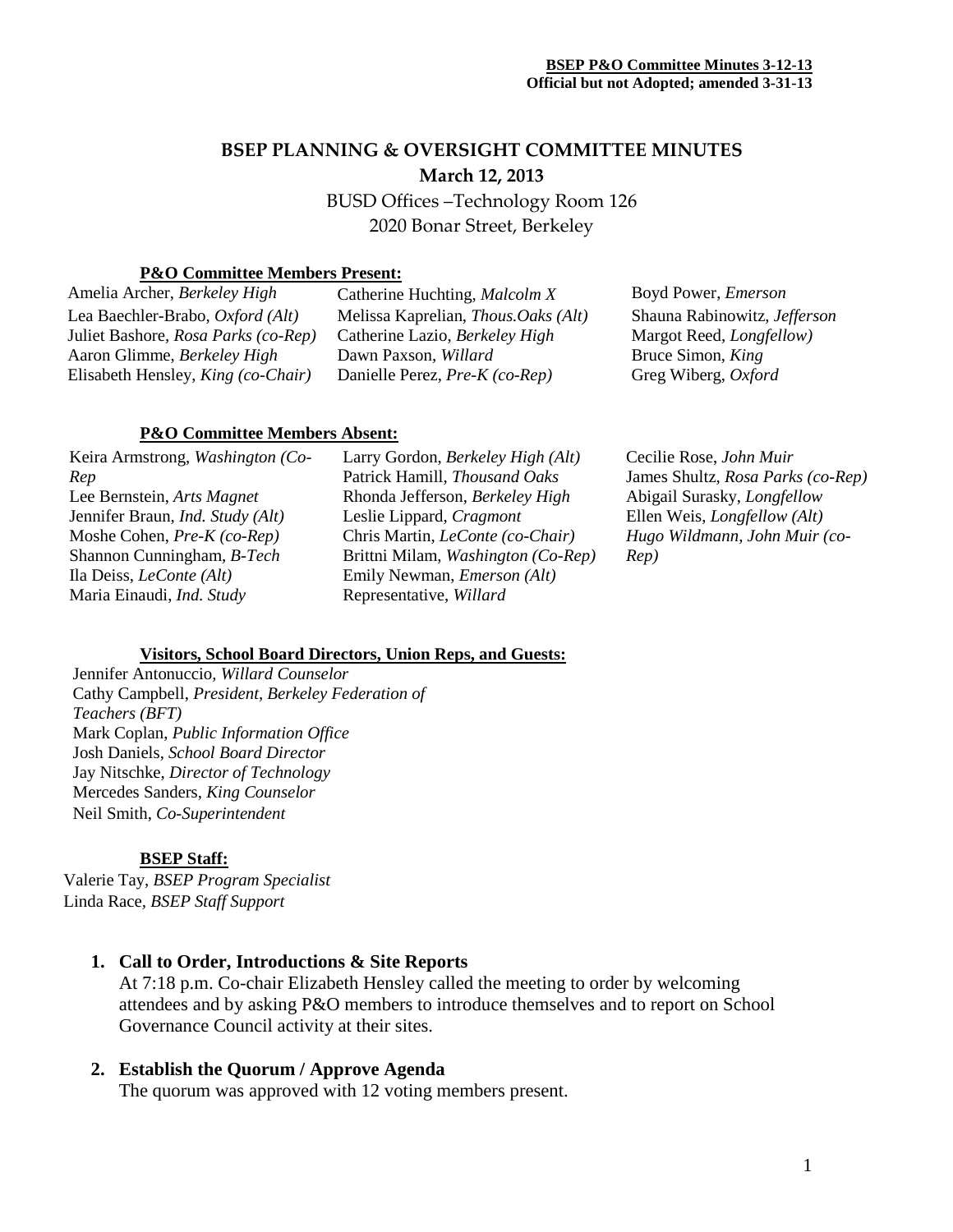#### **3. Chairs' Comments**

#### *Elizabeth Hensley*

Co-Chair Hensley chaired the meeting. Co-Chair Chris Martin was out of town.

 Hensley noted that Technology Room 126 at the BUSD District office would be the new meeting space for the P&O Committee meetings, unless otherwise scheduled.

Co-Superintendent Neil Smith introduced and the P&O Committee welcomed Valerie Tay, as the new BSEP Program Specialist.

Hensley outlined the agenda for the evening, especially the CSR Budget.

#### **4. BSEP Director's Comments**

*BSEP Director Natasha Beery was absent due to illness. Elizabeth Hensley and Neil Smith delivered Director's comments on her behalf.*

Neil Smith stated that there will be a presentation on BSEP to the School Board Wednesday, April 10 at 7:30 pm, after public comment. It will provide an overview of the BSEP Measure to educate the Board and the public about what BSEP does, the role it plays and the importance of BSEP in the school district budget. Natasha Beery is working with others to put together the presentation. Smith expects the presentation to last approximately 45 minutes (with Q&A from the Board). It would be good to have members of the P&O Committee present for the meeting. Hensley mentioned that there are two P&O meetings before the presentation so the P&O has time to draft a statement about BSEP, and pending P&O approval, to present to the Board during public comment. That will be coordinated with Beery.

### **5. Public Comment**

No comments

#### **6. Report from School Site Funds Subcommittee**

*Committee member Keira Armstrong was to give the report but was absent due to illness. Co-chair Hensley delivered report on Subcommittee efforts along with Amelia Archer, Jay Nitschke, and Catherine Lazio.*

Archer stated there had been a proposal for a P&O Subcommittee on School Site Funds. A few weeks ago, a planning group met and proposed that a Subcommittee create an overview of the BSEP School Site Funds as well as an overview of PTA funds in order to have more comprehensive information on site discretionary funds. BHS is more complicated in that funds come from several sources including the BHS Development Group and the Berkeley Athletic Fund. The group decided to focus on the elementary and middle schools first. Jay Nitschke and Chris Martin pulled together some information that was reviewed at the first official meeting of the Subcommittee, held 3-12-13, just prior to the P&O Committee meeting.

Hensley stated that the subcommittee looked at BSEP allocations for this school year from all sites except BHS. The subcommittee received PTA budget information from all middle schools and six of the elementary schools. The subcommittee will continue information gathering, including looking at site spending and how sites are using their funds. The subcommittee will be looking for trends, noting site goals worth highlighting, looking for critical overlaps, reviewing spending plans and looking to see how sites are using the money to meet District and school site goals. The subcommittee proposes to use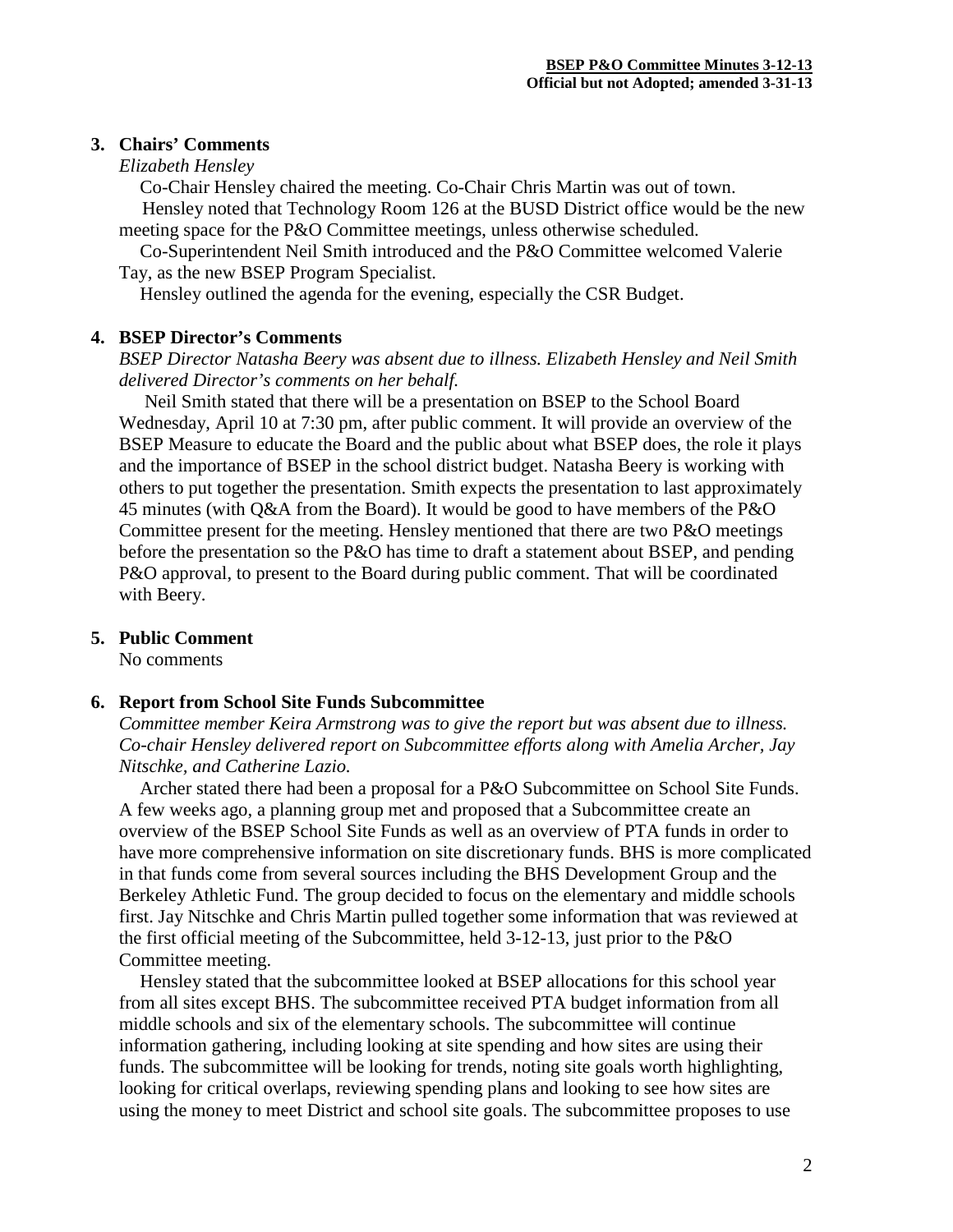this information to bring recommendations from the P&O to the District before the 2014-15 planning begins, in order to determine priorities, especially in the CSR part of the budget.

Another subcommittee meeting will be scheduled for before the March 26 or the April 9 P&O meeting.

### **7. Revised Recommendation for the Allocation of BSEP Class Size Reduction (CSR) Funds in FY 2013-14**

*Neil Smith, Interim Co-Superintendent* (NS)

Smith provided a the following handouts:

- BUSD Class Size Reduction FTE Planning Document FY 2013-14 Proposal v 2013- 03-04,
- Class Size Reduction (0841) Middle School Expanded Course Offerings,
- Memo dated 3-12-13 to the P&O Committee from NS and Javetta Cleveland: Recommendation for BSEP Class Size Reduction monies in FY 2013-14,
- BSEP CSR Multi Year Projections Based on CSR Recommendations for FY 2013- 14,
- Middle School Math Scores in the Era of Additional Class Size Reduction.

 Smith presented the revised Recommendation for the allocation of BSEP Class Size Reduction (CSR) funds in FY 2013-14.

 A total of \$14,938,660.00 is needed from the BSEP/Measure A funds for the estimated number of 9,036 students and a total of 165.27 FTE in FY 2013-14.

 The \$14,938,660.00 includes the Transfer from BSEP to General Funds for CSR of \$11,875,100.00 plus the Discretionary expenditures for Expanded Course Offerings, Counseling Services and Program Support of \$3,063,560.00.

 Indirect costs at 6.73% are \$1,005,374.00, which brings the total expenditure to \$15,944,032.00.

 Smith noted that the funds requested are based on assumptions as noted in the Memo from Smith and Cleveland, pointing out that specific assumptions include State funding at the current level and maintaining average class sizes as specified in the BSEP Measure, expanded course offerings that includes AP coursework, science labs, yearbook and music classes and reduced class sizes in Algebra and geometry, and RTI<sup>2</sup>.

 The middle school expanded course offerings for the current year are outlined in the Class Size Reduction (0841) Middle School Expanded Course Offerings.

 Smith noted that as stewards of the fund it is necessary to maintain the fund over the life of the measure. The BSEP CSR Multi Year Projections Based on CSR Recommendations for FY 2013-14 projects revenue and expenditures over four years, based on next years budget. The expenditure for 2031-14 is \$15,944,032.00, which is a net change to the fund balance of \$209,846.00 or approximately  $1/4^{\text{th}}$  of the current balance of \$813,791.00. The goal by 2016 is not to have a fund balance but keep the required reserve. The reserve would carryover into the following fund. This projection does not account for salary changes as a result of negotiations. Smith feels that this is a good projection for now.

Smith presented Middle School Math Scores in the Era of Additional Class Size Reduction because there were questions last time about the impact of reducing class size for math classes in middle school. There are a number of factors that go into student performance, and it would be difficult to tease out the effect of each variable. Reducing class size was one of the initiatives to improve math in middle school as part of a multi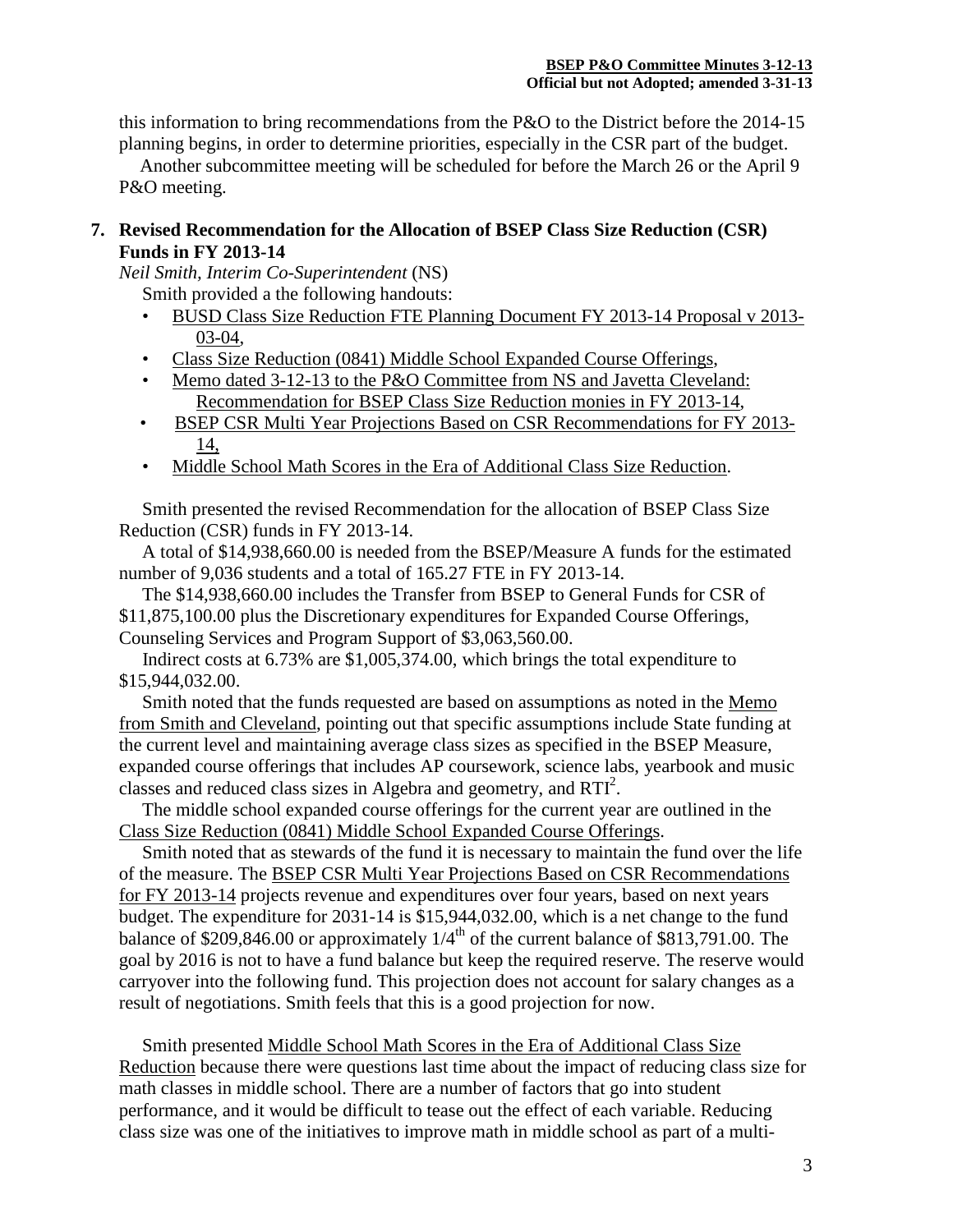pronged effort to improve math teaching and learning in algebra and geometry. There has been significant improvement in the percentage of students scoring at proficient or above.

 There was a discussion about data and about the math program. The School Board has data for each school, if someone is interested in finding out more information. Josh Daniels, School Board Director mentioned that there was a discussion about  $8<sup>th</sup>$  and  $9<sup>th</sup>$  grade algebra and math at the second February School Board meeting that might be viewed online. The Board will have another meeting regarding high school math in their May meeting.

 There will be a Board study session about Common Core and its impact on mathematics next Wednesday, March  $20^{th}$  in BUSD Administration Building, 2020 Bonar, Technology Room 126.

A lengthy discussion was held around the question of how the District will evaluate the investment in  $RtI<sup>2</sup>$ . Smith responded that there would be multiple ways of evaluating the program. The goal of RtI<sup>2</sup> is to be able to provide support as soon as it becomes apparent that a student needs it, through formative assessments in-class, and the progress of the student is being monitored more regularly.

• One goal would be to have fewer students fall into the below/below basic outcome category.

• There could be an academic/cultural shift in terms of behavior. They would be looking at the positive behavior component of the program to see if there are fewer suspensions and fewer visits to the office.

• It's possible fewer students will be referred to Special Education services.

NS went on to describe how RtI<sup>2</sup> transformed how the District thought about the ULSS program that was the model for instruction a few years ago.  $RtI<sup>2</sup>$  is more specific and more targeted in its approach. The District felt that investing in the  $RtI<sup>2</sup>$  model was the best way to address the needs of all students in the classroom. They are still working on some of the pieces: How do we know if we are being successful and effective? When we find out that information, what do we do about it? What pieces are being affected, and where are we effective?

For now, the focus of implementing  $RtI^2$  is in K-8. Although the high school is not the same model as the K-8, there are programs that focus on identifying and providing for students that need more help. Glimme added that there is a big push for common assessments and building on more formative assessments that are the same sort of model as  $RtI<sup>2</sup>$ 

All teachers are being trained to use tools such as the Illuminate data system to identify students that need more help and provide for interventions. It was suggested that long-term substitutes be trained and updated on the new instructional programs when there is money for it. Smith mentioned that Berkeley has a number of initiatives for this.

### **8. Recommendation for the Allocation of BSEP Class Size Reduction Funds in FY 2013-14**

 **MOTION CARRIED (Glimme/Reed):** To approve the allocation of BSEP Class Size Reduction Funds in FY 2013-14 as presented by Co-Superintendent Neil Smith. The motion was approved by a voice vote with no oppositions or abstentions.

## **9. Focus on: Middle School Counseling**

*Mercedes Sanders, King Counselor and Jennifer Antonuccio, Willard Counselor* Handouts provided:

• Willard Middle School Counseling